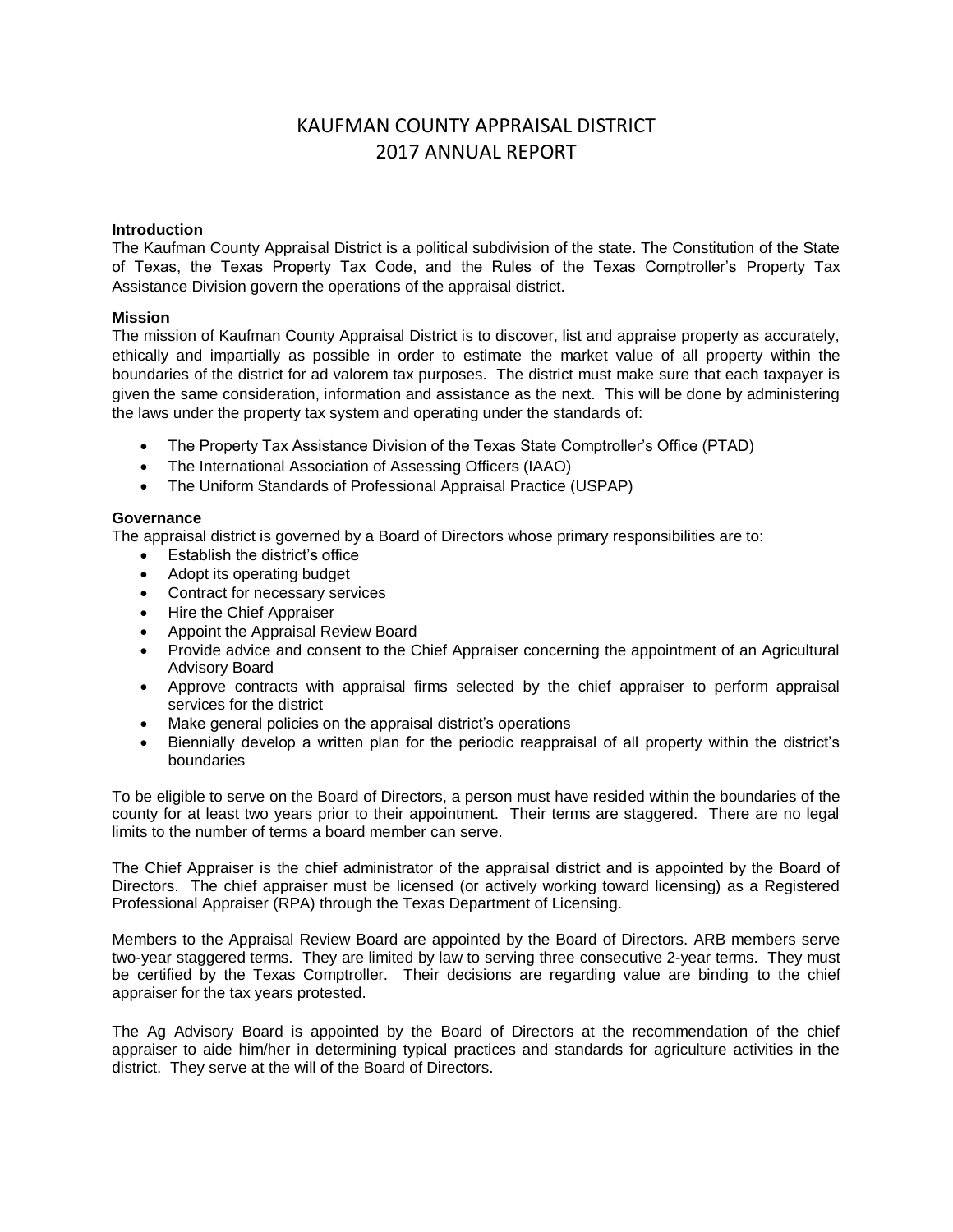## **Taxing Jurisdictions**

The Kaufman County Appraisal District is responsible for appraising all properties for each of the taxing jurisdictions that have territory located within the 810 square miles of Kaufman County. Following are those taxing jurisdictions with territory located tin the district.

| <b>Taxing Jurisdictions</b> | <b>Taxing Jurisdictions</b>             |
|-----------------------------|-----------------------------------------|
| <b>KAUFMAN COUNTY</b>       | FOX HOLLOW IMP DIST                     |
| <b>FORNEY ISD</b>           | <b>EMER SER FIRE DIST #1 (KAUFMAN)</b>  |
| <b>TERRELL ISD</b>          | <b>EMER SER FIRE DIST #2 (MABANK)</b>   |
| <b>KAUFMAN ISD</b>          | <b>EMER SER FIRE DIST #3 (TERRELL)</b>  |
| <b>TERRELL CITY</b>         | <b>EMER SER FIRE DIST #4 (KEMP)</b>     |
| <b>CRANDALL ISD</b>         | <b>EMER SER FIRE DIST #5 (SCURRY)</b>   |
| <b>KEMP ISD</b>             | <b>EMER SER FIRE DIST #6 (FORNEY)</b>   |
| <b>S/ROSSER ISD</b>         | <b>EMER SER FIRE DIST #7 (CRANDALL)</b> |
| <b>ROCKWALL ISD</b>         | <b>FRESH WATER 1A</b>                   |
| <b>QUINLAN ISD</b>          | <b>FRESH WATER 1B</b>                   |
| <b>Mabank ISD</b>           | <b>FRESH WATER 1C</b>                   |
| <b>WILLS POINT ISD</b>      | <b>FRESH WATER 1D</b>                   |
| <b>FORNEY CITY</b>          | <b>FRESH WATER 4A</b>                   |
| <b>TVCC</b>                 | KAUFMAN CO MUD # 2 (MUD 10)             |
| <b>KAUFMAN CITY</b>         | KAUFMAN CO MUD #3 (MUD 11)              |
| <b>CRANDALL CITY</b>        | KAUFMAN CO MUD # 4 (MUD 9)              |
| <b>MABANK CITY</b>          | KAUFMAN CO MUD # 5 (MUD 6)              |
| <b>KEMP CITY</b>            | KAUFMAN CO MUD #6 (MUD 7)               |
| <b>HEATH CITY</b>           | KAUFMAN CO MUD # 7 (MUD 8)              |
| <b>MESQUITE CITY</b>        | <b>KAUFMAN CO MUD #9 (MUD 2)</b>        |
| <b>SEAGOVILLE CITY</b>      | KAUFMAN CO MUD #10 (MUD 3)              |
| <b>CITY OF OAK RIDGE</b>    | <b>KAUFMAN CO MUD #11 (MUD 4)</b>       |
| <b>CITY OF COMBINE</b>      | KAUFMAN CO MUD #12 (MUD 5)              |
| <b>CITY OF TALTY</b>        | <b>KAUFMAN CO MUD #14 (MUD 1)</b>       |

# **Legislative Changes**

Kaufman County Appraisal District reviews all legislation that may affect the appraisal district's operations. Once laws are passed, Kaufman CAD responds in a timely manner updating records, forms and/or procedures.

| <b>PTAD</b><br><b>CLASSIFICATION</b> | <b>PROPERTY TYPE</b>                 | <b>PARCEL COUNT</b> | <b>MARKET</b><br><b>VALUE</b> |
|--------------------------------------|--------------------------------------|---------------------|-------------------------------|
| Α                                    | Single Family Residential            | 36,745              | 5,224,469,913                 |
| B                                    | Multi Family Residential             | 251                 | 129,422,039                   |
|                                      | Vacant Land (<5) acres               | 6232                | 157,330,980                   |
| D1                                   | Qualified Open Space "Ag" Land       | 8709                | 1,630,667,812                 |
| D <sub>2</sub>                       | Farm/Ranch Improvements on Qualified | 1935                | 26,430,314                    |

# **Property Types Appraised**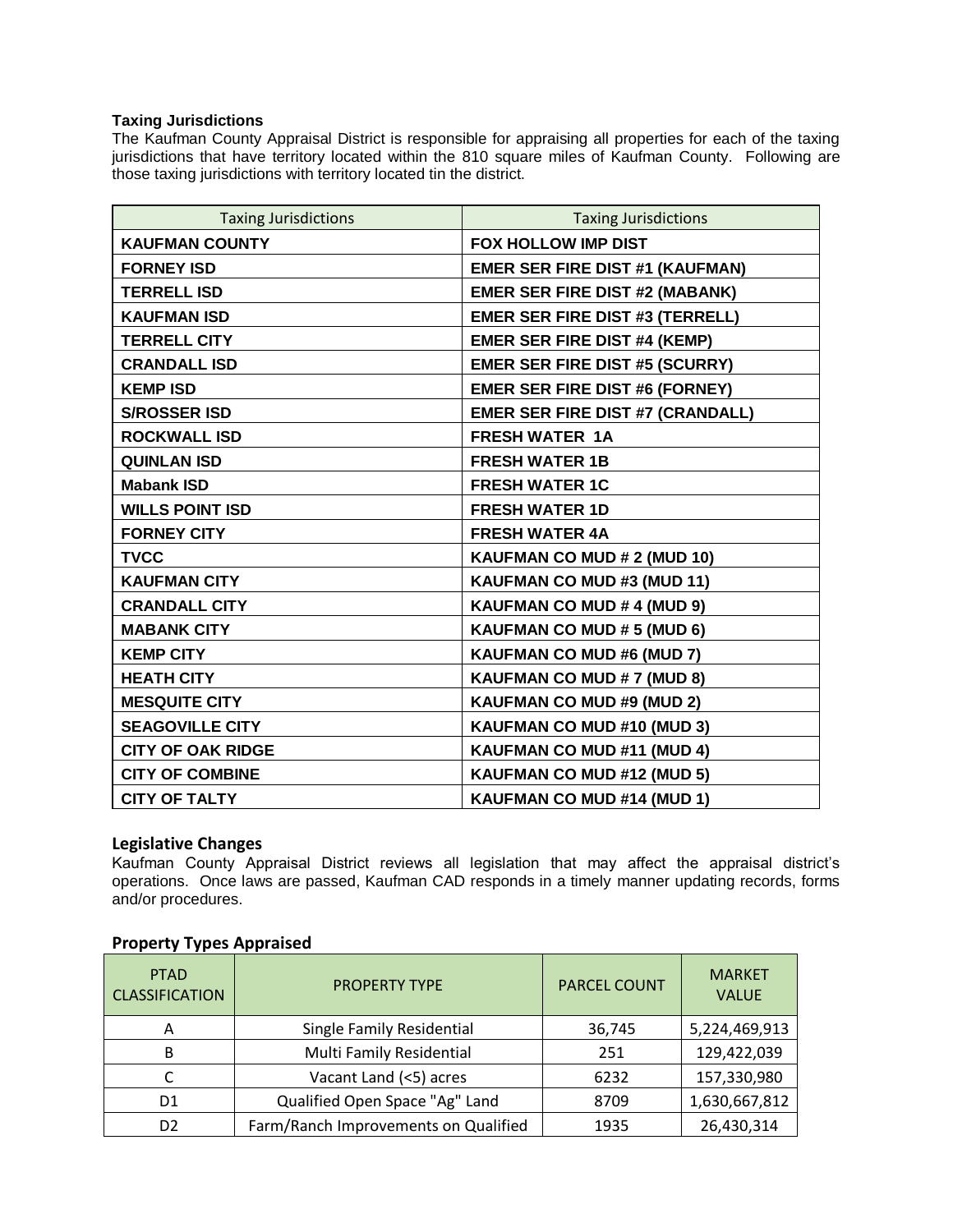| F              | Not Qualified "Ag" Land + Residential | 7886 | 561,114,754 |
|----------------|---------------------------------------|------|-------------|
| F <sub>1</sub> | <b>Commercial Real Property</b>       | 1887 | 611,670,666 |
| F <sub>2</sub> | <b>Industrial Real Property</b>       | 86   | 695,202,670 |
| G              | Oil/Gas/Minerals                      | 494  | 3,079,513   |
|                | <b>Utilities</b>                      | 303  | 175,688,800 |
| L1             | <b>Commerical Personal Property</b>   | 3695 | 291,528,384 |
| L <sub>2</sub> | <b>Industrial Personal Property</b>   | 77   | 632,496,830 |
| M1             | <b>Mobiles Homes</b>                  | 2928 | 48,698,060  |
| O              | Residential Inventory                 | 722  | 20,472,869  |
| S              | <b>Dealer's Special Inventory</b>     | 78   | 21,207,820  |
| x              | <b>Exempt Property</b>                | 2092 | 951,774,954 |

### **Appraisal Operation Summary**

During the 2017 appraisal year the appraisal staff utilized aerial photography as well as on-site inspections to ensure all properties are accounted for and classed correctly. Cost schedules were reviewed and market analysis was performed to validate appraisal value in each category.

#### **Property Discovery**

The district aggressively seeks to discover all newly constructed or added property each year through examination of:

 City Building Permits Fee Appraisals Aerial Imagery Filed Material/Mechanic's liens Electric Connection Reports Sales Letters Mobile home installation reports **Public "word of "mouth"** Field discovery

Property owners may qualify for a variety of exemptions as provided by the Texas Constitution. Some of the most commonly occurring exemptions are described below. Other less commonly occurring exemptions are available and described in the Texas Property Tax Code, Chapter 11.

# *Residential Homestead*

This chart represents the total exemption amounts available to homeowners who qualify for this exemption on home sites with a maximum of 20 acres.

| <b>Jurisdiction</b>                     | General  | Over<br>65 | <b>Disability</b> | 100%<br><b>Disabled</b><br>Veteran | Over <sub>65</sub><br>Surviving<br>Spouse |
|-----------------------------------------|----------|------------|-------------------|------------------------------------|-------------------------------------------|
| <b>EMER SER FIRE DIST #1 (Kaufman)</b>  | 0        | 0          | 0                 | 0                                  |                                           |
| <b>EMER SER FIRE DIST #2 (Mabank)</b>   | $\Omega$ | 0          | $\Omega$          | 0                                  |                                           |
| <b>EMER SER FIRE DIST #3 (Terrell)</b>  | 0        | $\Omega$   | $\Omega$          | $\Omega$                           | 0                                         |
| <b>EMER SER FIRE DIST #4 (Kemp)</b>     | $\Omega$ | $\Omega$   | $\Omega$          | $\Omega$                           | 0                                         |
| <b>EMER SER FIRE DIST #6 (Forney)</b>   | $\Omega$ | $\Omega$   | $\Omega$          | $\Omega$                           | 0                                         |
| <b>EMER SER FIIRE DIST #5 (Scurry)</b>  | 0        | $\Omega$   | 0                 | 0                                  | 0                                         |
| <b>EMER SER FIRE DIST #7 (Crandall)</b> | 0        | 0          | 0                 | 0                                  | 0                                         |
| <b>Crandall City</b>                    | 0        | $\Omega$   | $\Omega$          | 0                                  | 15,000                                    |
| <b>Seagoville City</b>                  | 0        | 0          | $\Omega$          | 30,000                             | 30,000                                    |
| <b>Forney City</b>                      | 0        | 0          | 0                 | 0                                  |                                           |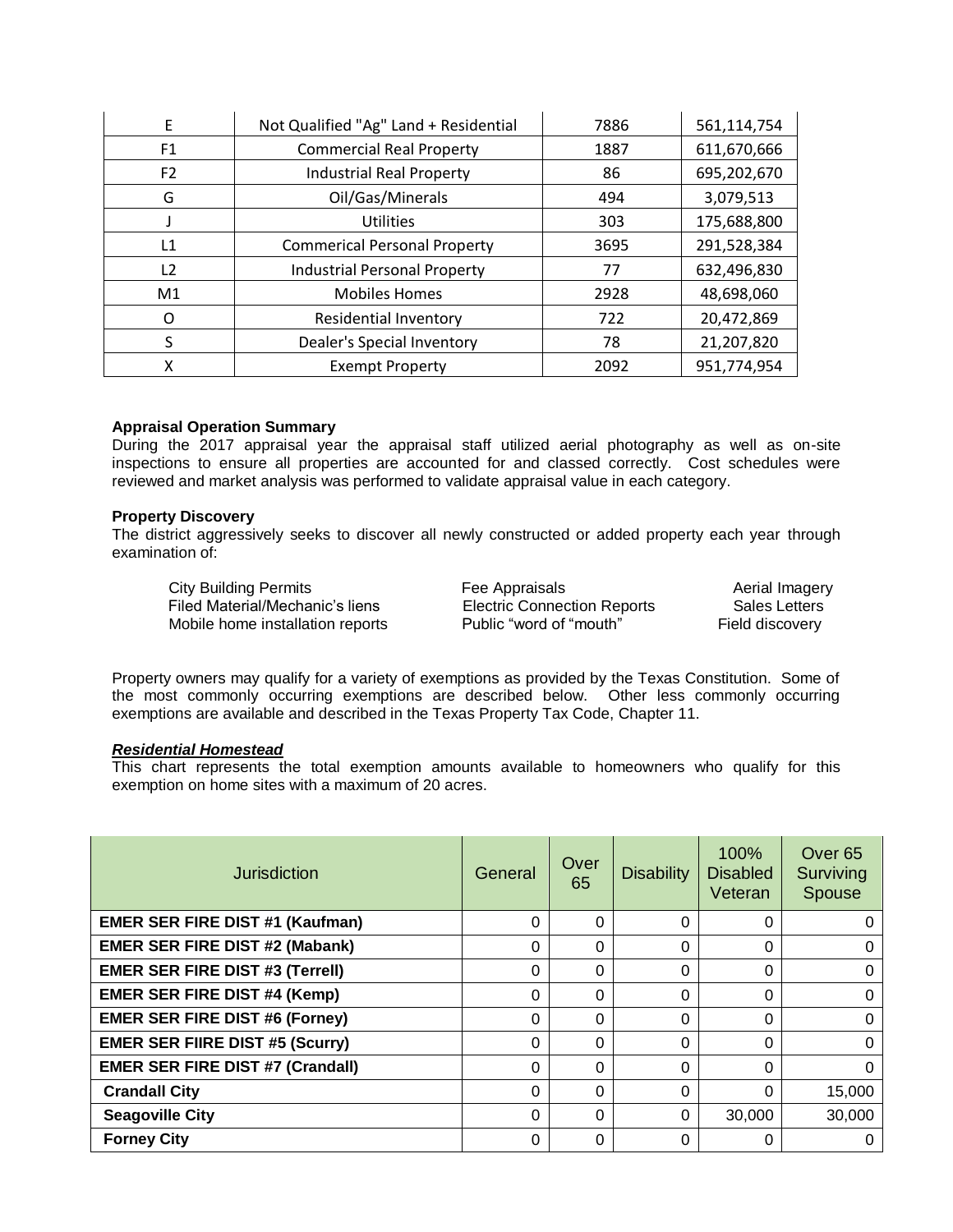| <b>Heath City</b>                                                      | 0                | $\mathbf 0$      | $\boldsymbol{0}$ | 30,000           | 30,000           |
|------------------------------------------------------------------------|------------------|------------------|------------------|------------------|------------------|
| <b>Kaufman City</b>                                                    | 0                | 0                | $\mathbf 0$      | 0                | 15,000           |
| <b>Mabank City</b>                                                     | 0                | $\mathbf 0$      | $\mathbf 0$      | $\mathbf 0$      | 3,000            |
| <b>City of Oak Ridge</b>                                               | 0                | $\mathbf 0$      | $\boldsymbol{0}$ | $\mathbf 0$      | 0                |
| <b>City of Combine</b>                                                 | 0                | $\mathbf 0$      | $\mathbf 0$      | 35,000           | 35,000           |
| <b>Kemp City</b>                                                       | 0                | $\mathbf 0$      | $\boldsymbol{0}$ | 0                | 5,000            |
| <b>Mesquite City</b>                                                   | 0                | $\mathbf 0$      | $\mathbf 0$      | 65,000           | 15,000           |
| <b>City of Talty</b>                                                   | 0                | $\mathbf 0$      | $\mathbf 0$      | 0                | 0                |
| <b>Terrell City</b>                                                    | $\mathsf 0$      | $\mathbf 0$      | $\pmb{0}$        | $\pmb{0}$        | 10%+5,000        |
| Fox Hollow Imp Dist.                                                   | 0                | $\mathbf 0$      | $\mathbf 0$      | $\mathbf 0$      | 0                |
| <b>Kaufman County</b>                                                  | 0                | $\mathbf 0$      | $\mathbf 0$      | 15,000           | 15,000           |
| KAUFMAN CO MUD #2 (MUD 10)                                             | 0                | $\mathbf 0$      | $\mathbf 0$      | $\mathbf 0$      | 0                |
| KUFMAN CO MUD #3 (MUD 11)                                              | 0                | $\mathbf 0$      | $\mathbf 0$      | $\mathbf 0$      | 0                |
| <b>KAUFMAN CO MUD #4 (MUD 9)</b>                                       | $\mathbf 0$      | $\mathbf 0$      | $\mathbf 0$      | $\mathbf 0$      | $\mathbf 0$      |
| KAUFMAN CO MUD # 5 (MUD 6)                                             | 0                | $\mathbf 0$      | $\pmb{0}$        | $\boldsymbol{0}$ | $\pmb{0}$        |
| KAUFMAN CO MUD # 6 (MUD 7)                                             | 0                | $\boldsymbol{0}$ | $\boldsymbol{0}$ | $\boldsymbol{0}$ | $\pmb{0}$        |
| KAUFMAN CO MUD # 7 (MUD 8                                              | 0                | $\overline{0}$   | $\mathbf 0$      | $\mathbf 0$      | $\mathbf 0$      |
| <b>KAUFMAN CO MUD #9 (MUD 2)</b>                                       | 0                | $\mathbf 0$      | $\mathbf 0$      | $\mathbf 0$      | $\mathbf 0$      |
| KAUFMAN CO MUD #10 (MUD 3)                                             | 0                | $\mathbf 0$      | $\mathbf 0$      | $\mathbf 0$      | $\boldsymbol{0}$ |
| KAUFMAN CO MUD #11 (MUD 4)                                             | 0                | $\mathbf 0$      | $\mathbf 0$      | $\mathbf 0$      | $\mathbf 0$      |
| <b>KAUFMAN CO MUD #12 (MUD 5</b>                                       | $\mathsf 0$      | $\mathbf 0$      | $\mathbf 0$      | $\mathbf 0$      | $\mathbf 0$      |
| KAUFMAN CO MUD #14 (MUD 1)                                             | 0                | $\mathbf 0$      | $\mathbf 0$      | $\mathbf 0$      | $\mathbf 0$      |
| <b>Road and Bridge</b>                                                 | $\mathbf 0$      | $\mathbf 0$      | $\Omega$         | 15,000           | 15,000           |
| <b>Crandall ISD</b>                                                    | 25,000           | 10,000           | 10,000           | 0                | 0                |
| <b>Forney ISD</b>                                                      | 25,000           | 10,000           | 10,000           | $\mathbf 0$      | 0                |
| <b>Kaufman ISD</b>                                                     | 25,000           | 10,000           | 10,000           | $\boldsymbol{0}$ | $\mathbf 0$      |
| <b>Mabank ISD</b>                                                      | 25,000           | 10,000           | 10,000           | $\boldsymbol{0}$ | $\boldsymbol{0}$ |
| <b>Kemp ISD</b>                                                        | 25,000           | 10,000           | 10,000           | $\boldsymbol{0}$ | 0                |
| <b>Quinlan ISD</b>                                                     | 25,000           | 10,000           | 10,000           | $\boldsymbol{0}$ | $\pmb{0}$        |
| <b>Rockwall ISD</b>                                                    | 25,000           | 30,000           | 10,000           | 0                | 0                |
| <b>Scurry/Rosser ISD</b>                                               | 25,000           | 10,000           | 10,000           | 0                | $\mathbf 0$      |
| <b>Terrell ISD</b>                                                     | 25,000           | 10,000           | 10,000           | $\mathbf 0$      | $\mathbf 0$      |
| <b>Wills Point ISD</b>                                                 | 25,000           | 10,000           | 10,000           | $\mathbf 0$      | $\mathbf 0$      |
| <b>HUNT COUNTY</b>                                                     | 25,000           | 10,000           | 10,000           | 0                | 0                |
| <b>Trinity Valley CC</b>                                               | 25,000           | 15,000           | 15,000           | 0                | 0                |
| <b>FRESH WATER 1A</b>                                                  | 0                | 0                | 0                | 0                | $\mathbf 0$      |
| <b>FRESH WATER 1B</b>                                                  | 0                | $\mathbf 0$      | $\mathbf 0$      | $\mathbf 0$      | 0                |
| <b>FRESH WATER 1C</b>                                                  | $\boldsymbol{0}$ | $\mathbf 0$      | $\mathbf 0$      | $\mathbf 0$      | $\mathbf 0$      |
| <b>FRESH WATER 1D</b>                                                  | 0                | $\mathbf 0$      | $\mathbf 0$      | $\mathbf 0$      | $\mathbf 0$      |
| <b>FRESH WATER 4A</b>                                                  | 0                | $\mathbf 0$      | $\mathbf 0$      | 0                | $\mathbf 0$      |
| Veterans Disability 10-29% Service Connected -<br>\$5,000 All Entities |                  |                  |                  |                  |                  |
| Veterans Disability 30-49% Service Connected -<br>\$7,500 All Entities |                  |                  |                  |                  |                  |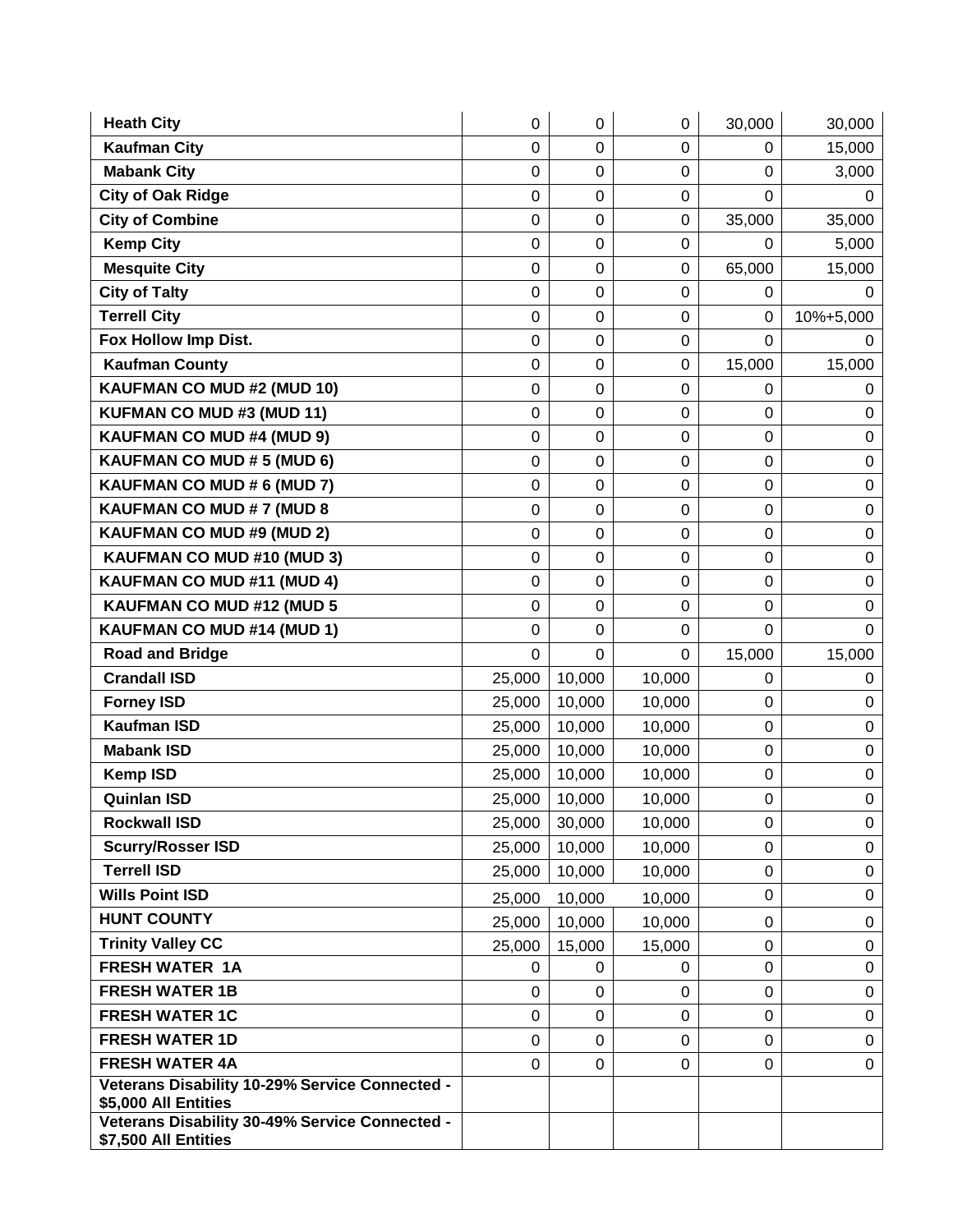| Veterans Disability 50-69% Service Connected -<br>\$10,000 All Entities      |  |  |  |  |  |
|------------------------------------------------------------------------------|--|--|--|--|--|
| Veterans Disability 70-100% Service Connected<br>-\$12,000 All Entities      |  |  |  |  |  |
|                                                                              |  |  |  |  |  |
| DISABLED VETERAN HOMESTEAD AND DISABLED VETERAN SURVINING SPOUSE EXEMPTION   |  |  |  |  |  |
| <b>100% SERVICE CONNECTED OR UNEMPLOYABLE</b>                                |  |  |  |  |  |
| <b>HOMESTEADABLE VALUE IS 100% EXEMPT (0 TAXES ON HOMESTEADABLE PORTION)</b> |  |  |  |  |  |

For school tax purposes, the over 65, disability, surviving spouse, and 100% disabled veteran residential homestead exemptions create a tax ceiling prohibiting increased taxes on the homestead on existing buildings *(any new areas added to the home site will cause the ceiling to be readjusted and set in the subsequent tax year).* 

All homeowners who qualify for the residential homestead exemption are subject to the placement of a homestead cap on their qualifying property which prohibits the increase of taxable value on the homestead property to ten percent per year. However, the market value may still be reflective of the local real estate market.

#### *Disabled Veterans*

In addition to the residential homestead exemption allowable to disabled veterans with a 100% service connected disability (as described above), disabled veterans are allowed a general exemption on any property they own based upon the percentage rating as determined by the Department of Veteran's Affairs. Current exemption amounts, as based upon these ratings are:

| <b>Percentage Disability</b> | <b>Exemption Amount</b> |  |  |
|------------------------------|-------------------------|--|--|
| 10-29%                       | 5,000                   |  |  |
| 30-49%                       | 7,500                   |  |  |
| 50-69%                       | 10,000                  |  |  |
| 70-100%                      | 12.000                  |  |  |

### *Other Exemptions*

Other commonly occurring exemptions are:

- Cemetery Exemptions Primarily Charitable Organizations
- Religious Organizations Veteran's Organizations

Other less frequently occurring exemptions are allowable and described in Chapter 11, Property Tax Code.

#### **Appeal Information**

State law required the district to mail Notices of Appraised Value to property owners where:

- New property has been included for the first time on the appraisal roll
- There has been an ownership change
- There has been an increase in taxable value
- The property owner filed a rendition statement of the property
- The property has been annexed or de-annexed to a taxing jurisdiction

In compliance with these laws, the district prepared and delivered required notices for:

- **52,437 real estate parcels**
- **4,926 commercial personal property parcels. And**
- **570 mineral/utility /industrial parcels**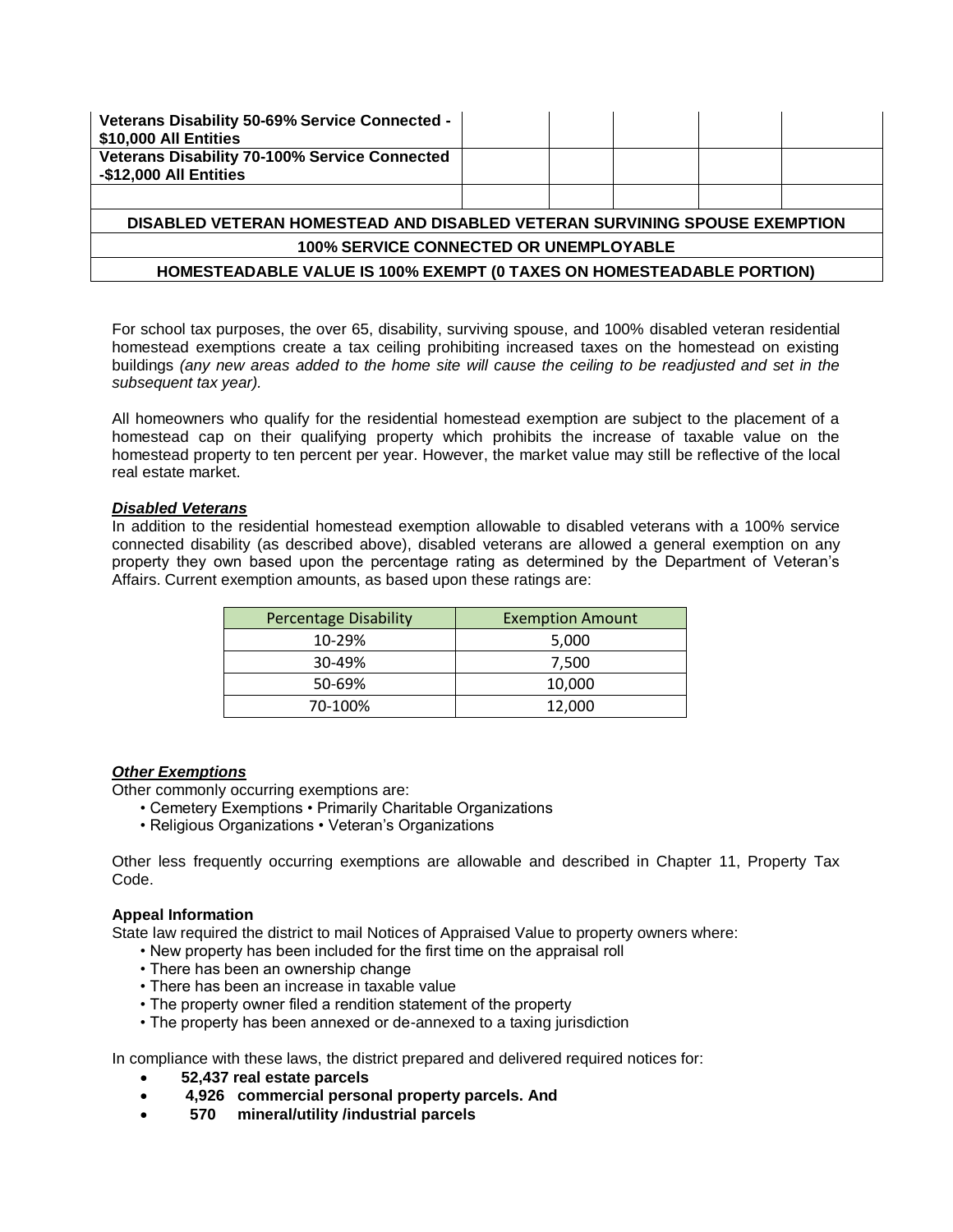**From those notices, 6044 parcels were protested with the following characteristics:**

| <b>Description</b>                                          | <b>Parcel Count</b> |
|-------------------------------------------------------------|---------------------|
| Value is over market value                                  | 5584                |
| Value is unequal compared with other properties             | 3235                |
| Property should not be taxed                                | 12                  |
| Failure to send required notice                             | 44                  |
| Other                                                       | 66                  |
| Exemption was denied, modified, or cancelled                | 265                 |
| Change of land use                                          | 38                  |
| Open Space Land valuation was denied, modified or cancelled | 46                  |
| Owner's name is incorrect                                   | 22                  |
| Property should not be taxed in a taxing unit               | 1                   |

The final results of these protest were:

| Description                                                   | <b>Parcel Count</b> |
|---------------------------------------------------------------|---------------------|
| Protest withdrawn                                             | 1006                |
| Protest settled                                               | 2413                |
| Case dismissed for failure (of taxpayer) to appear at hearing | 1131                |
| ARB ordered no change to the appraisal record                 | 55                  |
| ARB ordered a change to the appraisal record                  | 215                 |
| Hearing rescheduled until January, 2017                       |                     |

These values reflect an overall market value increase of 13 percent for the county from the previous year's value. Please note that the ISD taxable values stated above include the additional homestead exemption required by SBI.

# **Tax Rates**

These are the Kaufman County Certified Values as of 7/15/2017 with tax rates. Values as certified by the Chief Appraiser and following the requirements of the Truth in Taxation Laws, the taxing jurisdictions adopted the following tax rates (per \$100):

# **Certified Values**

The Chief Appraiser certified market & taxable values to the taxing jurisdictions on7/21/2017:

| <b>Entity</b>         | <b>2017 Certified Value</b><br>(as of 7/21/2017) | 2017<br><b>Tax Rates</b> |
|-----------------------|--------------------------------------------------|--------------------------|
| <b>KAUFMAN COUNTY</b> | 8,035,975,395                                    | 0.58870                  |
| <b>FORNEY ISD</b>     | 3,625,334,498                                    | 1.540000                 |
| <b>TERRELL ISD</b>    | 1,492,032,613                                    | 1.599700                 |
| <b>KAUFMAN ISD</b>    | 709,271,062                                      | 1.550000                 |
| Kaufman CO FWSD #6    | 9,773,636                                        | 1.000000                 |
| <b>TERRELL CITY</b>   | 1,154,529,944                                    | 0.724200                 |
| <b>CRANDALL ISD</b>   | 767,408,120                                      | 1.540000                 |
| <b>KEMP ISD</b>       | 248,093,619                                      | 1.570000                 |
| <b>S/ROSSER ISD</b>   | 177,339,512                                      | 1.330000                 |